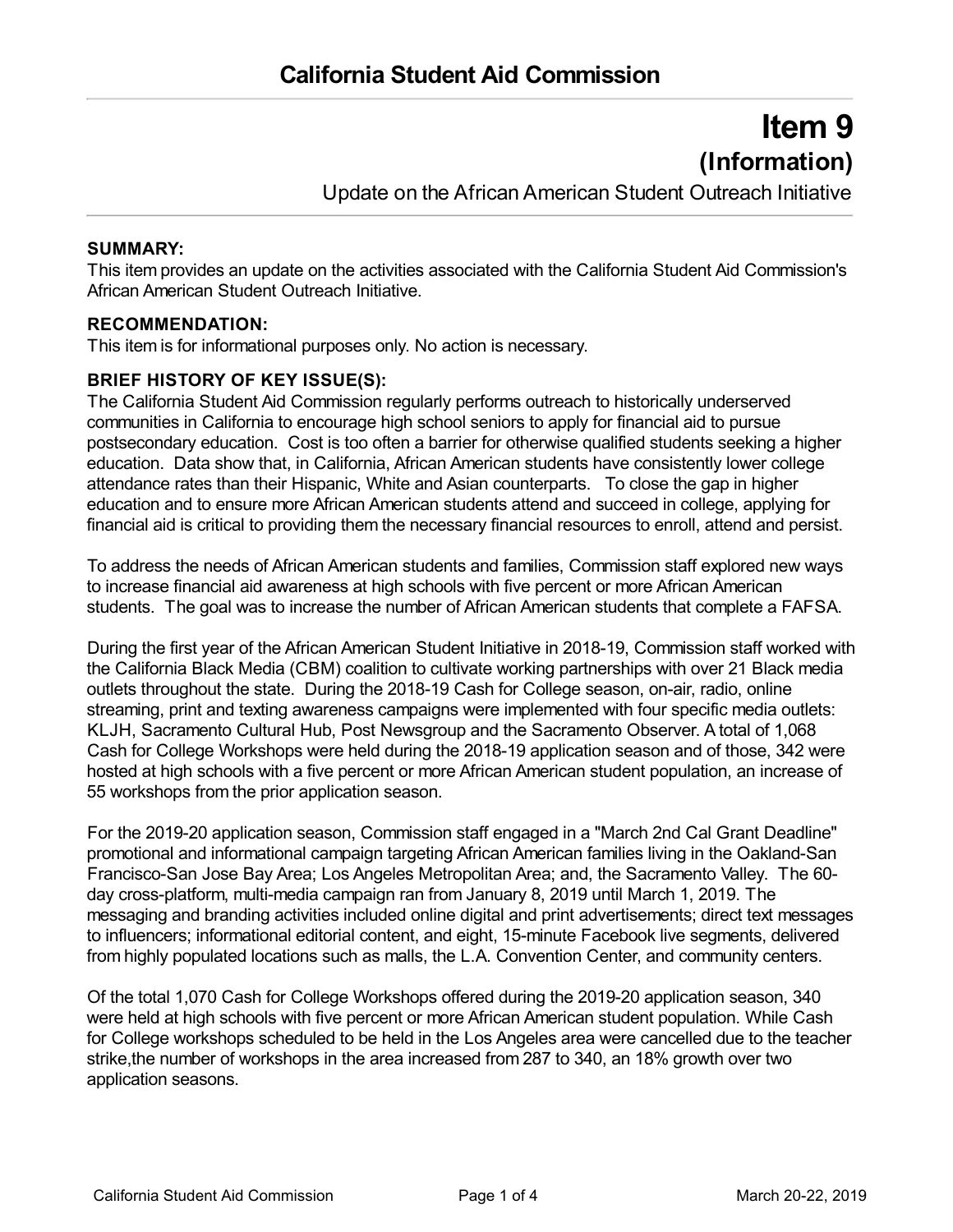Cal-SOAP supported the Commission's African American Outreach Initiative by hosting several activities directed at African American students. Additionally, the Cal-SOAP consortia established relationships with African American centered community based organizations including the Association of African American Educators and the Coalition in San Diego, local branches of the National Association for the Advancement of Colored People, the Marcus Foster Education Institute and others.

Last year, the Commission sent the California Department of Education (CDE) a list of completed 2017-18 financial aid applications for matching on the ethnicity code. Of the 235,684 applications sent, 210,730 had an ethnic code matched. The data was returned in aggregated counts by high school and ethnic groups. The data indicated that of the four largest groups (African American, Asian, Hispanic or Latino, and White), African-Americans have the lowest rate of submission (38.7%). Commission staff will work with the CDE to match the data for the 2018-19 financial aid applications on ethnicity code and compare the results with the prior application year submission rates.

## **ANALYSIS:**

Commission staff identified short-and-long term strategies to address the financial aid awareness needs of African American high school students and families. Each strategy is listed below, along with the work that has been completed to address the objectives. While Commission staff continue to seek specific race/ethnicity data and data that would demonstrate successful outcomes, we will continue to work to strengthen our existing outreach, training and student support programs to create a college-going culture for under-represented communities including for African American students. Staff plan to review the activities for the current application year and those efforts made to increase the number FAFSA completion for African American students to identify the outcomes and to assess the effectiveness of our various programs, including this initiative.

## **African American Initiative Objectives:**

1) Equip and empower African American community-based organizations (CBO) and other non profit organizations to expand financial aid information.

- Mailed over 500 financial aid information packages to African American CBOs to increase the flow of information to students and to promote a college-going culture in their communities. Engaged CBOs to participate in community events, geared toward higher education, to provide information about applying for financial aid.
- Partnered with the National College Resources Foundation to include Cash for College workshops at their large-scale college fair events to incentivize student attendance. Commission staff participated in three Black College Expos in Los Angeles, Oakland and San Diego to provide assistance with filing out the FAFSA/CADAA and to provide financial aid information to students and families.
- Participated in the Sacramento Martin Luther King event on January 21, 2019 to answer questions related to financial aid.
- The Commission co-sponsored and staff participated in the planning, implementation and execution of Sacramento's first Black College Expo at Sacramento State University on Saturday, January 26, 2019. It has been reported that between 2,000 and 3,000 students, families, teachers, counselors, community volunteers, sorority and fraternity volunteers, and faith-based leaders attended throughout the day.
- Assisted students and families with financial aid information at 14 United College Access Network (UCAN) college fairs.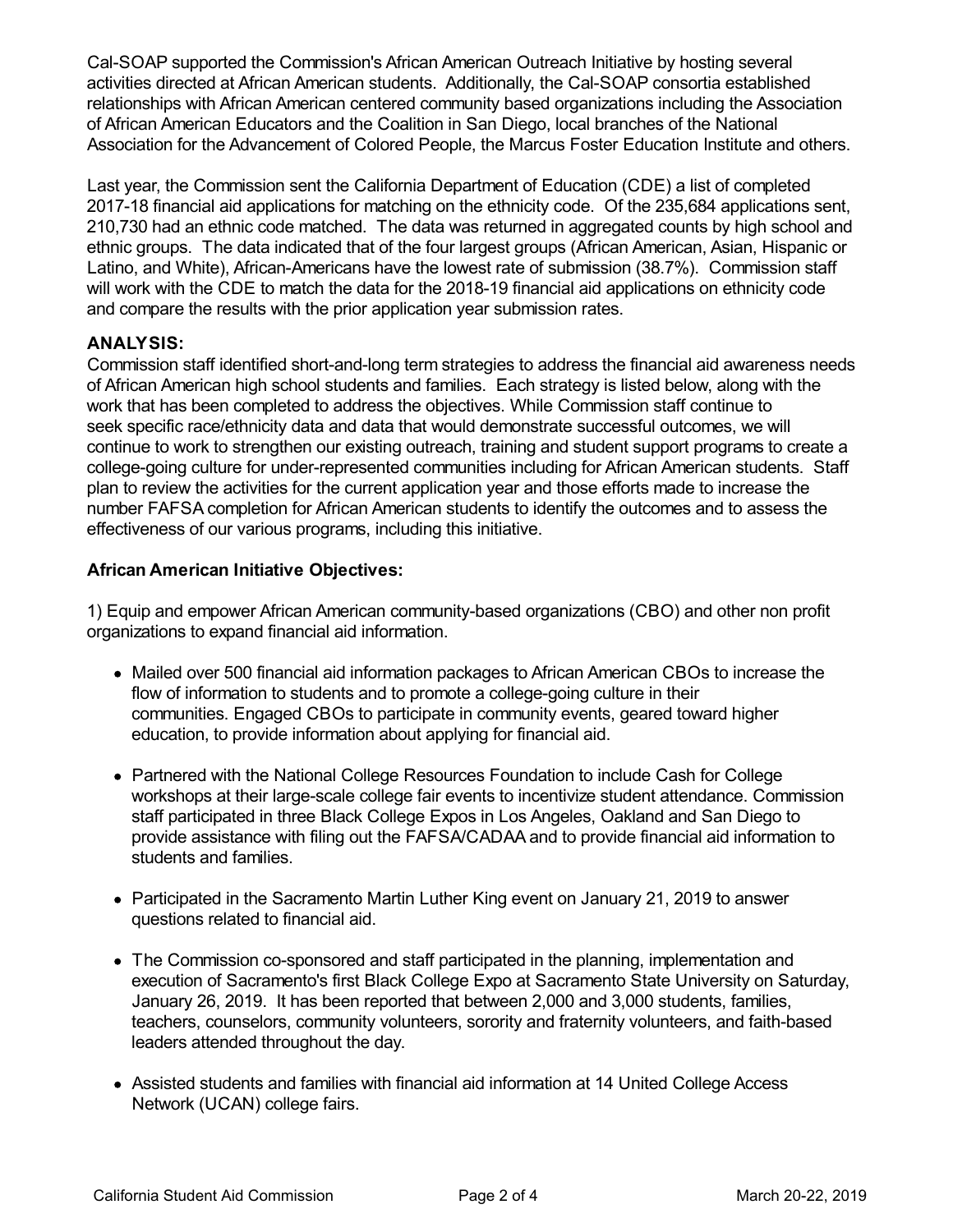Commission staff partnered with the California Association of African American Superintendents and Administrations to organize a Cash for College event on Saturday, March 2, 2019 to assist African American students and families complete the FAFSA. Staff sent emails to over 2,000 students inviting them to attend the workshop.

2) Increase Cash for College workshops and student attendance at high schools with 100 or more African American students.

- Targeted high schools with high percentage of African American students and low FAFSA completion rates to encourage hosting Cash for College workshops.
- Mailed over 300 financial aid information packages to 124 high schools with a high percentage of African American students that did not host a Cash for College workshop in the prior application year. Mailing list included coaches, black student unions, and associated student body presidents.
- Contacted all Los Angeles high schools to encourage them to host Cash for College workshops at their campus.

3) Increase Cash for College statewide effectiveness.

- Continued promotion of the Race to Submit dashboard to high schools with a high percentage of African American students.
- Improved, targeted Cash for College promotion and marketing materials.
- Provided workshop hosts with additional training opportunities on best practices for organizing workshops, completing the FAFSA and CADAA, and basic financial aid information. All Cash for College Regional Coordinating Organizations participated in parent engagement trainings.
- 4) Strengthen relationships with and promote the work of our education and outreach partners.
	- Increased periodic communications to school and district administrators with updates of FAFSA/CADAA completion rates, training opportunities, special events and other efforts to engage students. Specifically committing to ongoing communication with and coordinating with members of the Los Angeles Unified School District to increase information, training and assistance to the African American community.
	- Expanded High School Counselor workshops in areas with higher than average percentages of African American students and low FAFSA/CADAA completion rates.
	- Continued to support the expansion of services provided to African American students and established effective working relationships with community based organizations by Cash for College Regional Coordinating Organizations and the Cal-SOAP consortia.

5) Utilize existing and develop new media/communications partnerships throughout the upcoming state financial aid aid application season to promote financial aid awareness.

Commission staff is working with the California Black Media (CBM) coalition that cultivates important relationships with over 21 Black media outlets throughout the state. Members include print, digital and broadcast media entities. Staff plan to present information at Black media meetings and events to provide information about Cal Grants and the application process. The